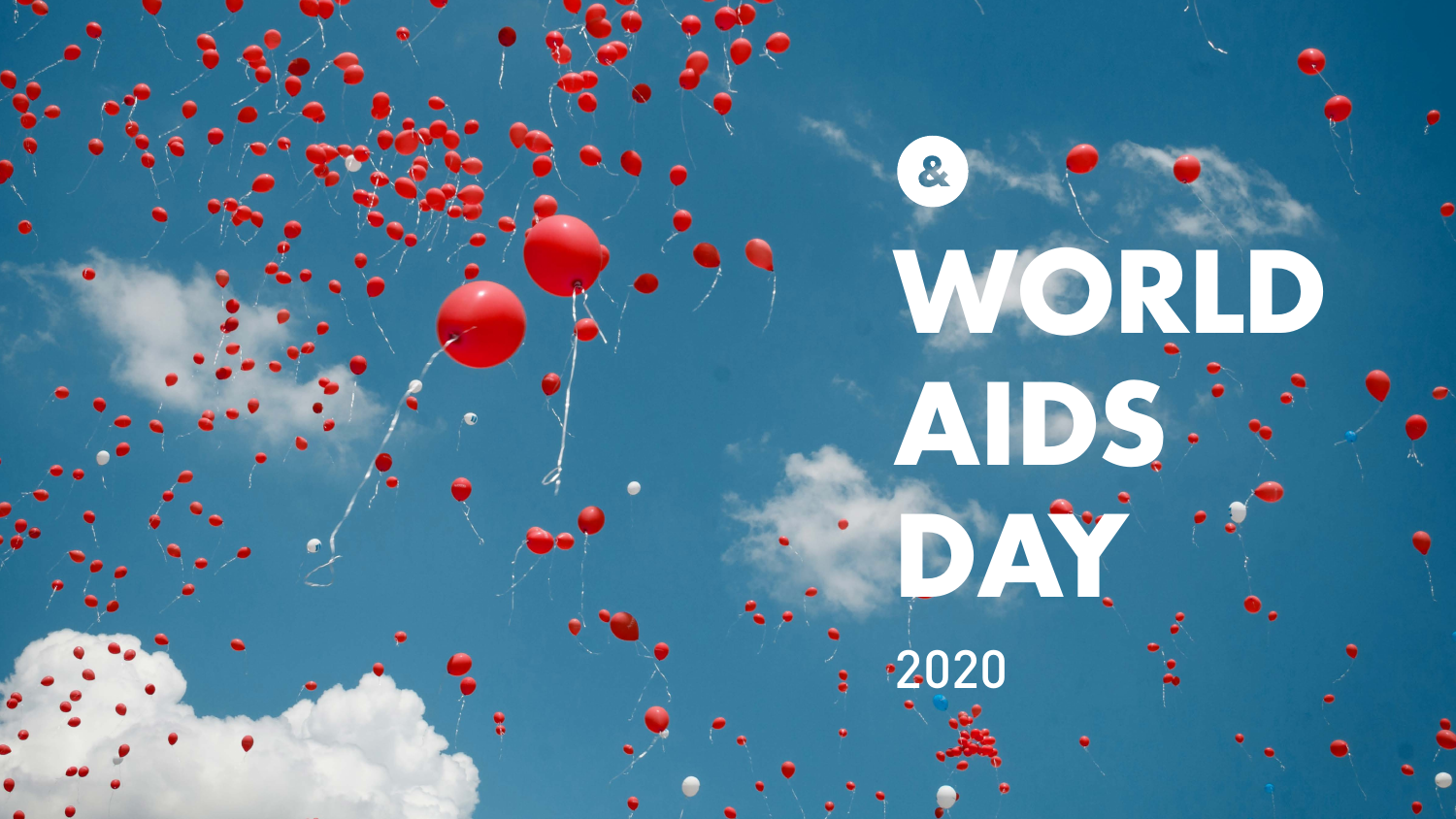![](_page_1_Picture_5.jpeg)

On World AIDS Day each year millions of people across the globe band together to show support for people living with HIV or AIDS and honor those who have died due to AIDS-related illnesses. Founded in 1988 and commemorated annually on December 1st, World AIDS Day is a worldwide demonstration of community, awareness, and resilience in the face an epidemic that ha[s claimed roughly 33 million lives.](https://www.unaids.org/en/resources/fact-sheet)

Over the last two decades, the intensifying efforts to raise awareness and end global HIV and AIDS have contributed to an overall reduction in the number of diagnoses. According to UNAIDS, there has been a downward trend in overall new HIV infections. [Since the peak of infections in 1998, new HIV infections have declined 40%](https://www.unaids.org/en/resources/fact-sheet) – new HIV infections were roughly 2.8 million in 1998 compared to 1.7 million in 2019. Even from 2010 to 2019, there was an estimated 23% decline in new HIV infections overall.

![](_page_1_Picture_0.jpeg)

![](_page_1_Picture_1.jpeg)

# How Employers Can Support Those Living with and Affected by HIV and AIDS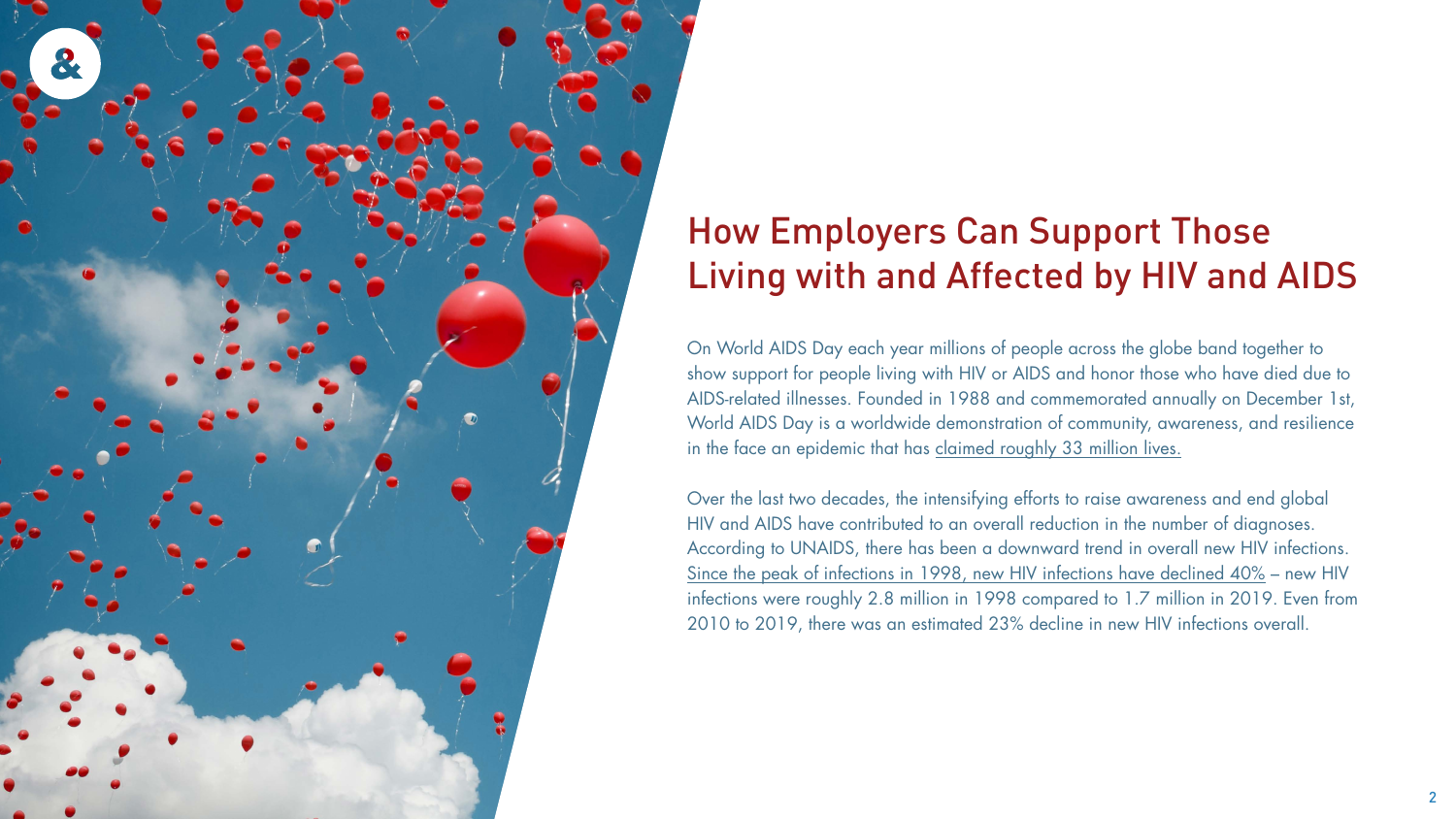3

This year, the ongoing COVID-19 pandemic has presented new challenges to those living with HIV and AIDS. While the full effect of COVID-19 on those living with HIV or AIDS is not yet known, individuals [with more advanced cases of HIV or AIDS and those who are not receiving HIV treatment m](https://www.cdc.gov/coronavirus/2019-ncov/need-extra-precautions/people-with-medical-conditions.html?CDC_AA_refVal=https%3A%2F%2Fwww.cdc.gov%2Fcoronavirus%2F2019-ncov%2Fneed-extra-precautions%2Fgroups-at-higher-risk.html#immunocompromised-state)ay be at an increased risk of developing serious complications from COVID-19. Health experts continue to draw [parallels b](https://spark.adobe.com/page/OdpIRTRApOghp/)etween the pandemics of HIV and COVID-19, both of which have most severely impacted marginalized communities and demonstrate how inequalities – racial, economic and more - are interconnected.

![](_page_2_Picture_0.jpeg)

![](_page_2_Picture_1.jpeg)

## COVID-19 & HIV and AIDS

Despite significant progress made in combatting the virus, the HIV and AIDS epidemic is not over. Last year alone, [38 million people worldwide were living with HIV or AIDS,](https://www.who.int/data/gho/data/themes/topics/topic-details/GHO/deaths) while, tragically, AIDS-related illnesses claimed the lives of 690,000 individuals.

HIV and AIDS disproportionally affect Black and transgender communities. In the United States, the latest CDC estimates demonstrate that Black [individuals account for 42% of HIV diagnoses,](https://www.cdc.gov/hiv/group/racialethnic/africanamericans/index.html) despite the fact that that they account for 13% of the population. While one in six white men who have sex with men (MSM) are likely to be diagnosed with HIV in their lifetime, the likelihood is significantly higher for Black MSM – one out of two of whom will likely be diagnosed. A recent CDC analysis also shines light on the racial disparities in the transgender community – finding that an estimated 44% of Black [transgender women have been diagnosed with HIV compared to 7% of white transgender women.](https://www.cdc.gov/hiv/group/gender/transgender/index.html)

![](_page_2_Figure_7.jpeg)

## The Facts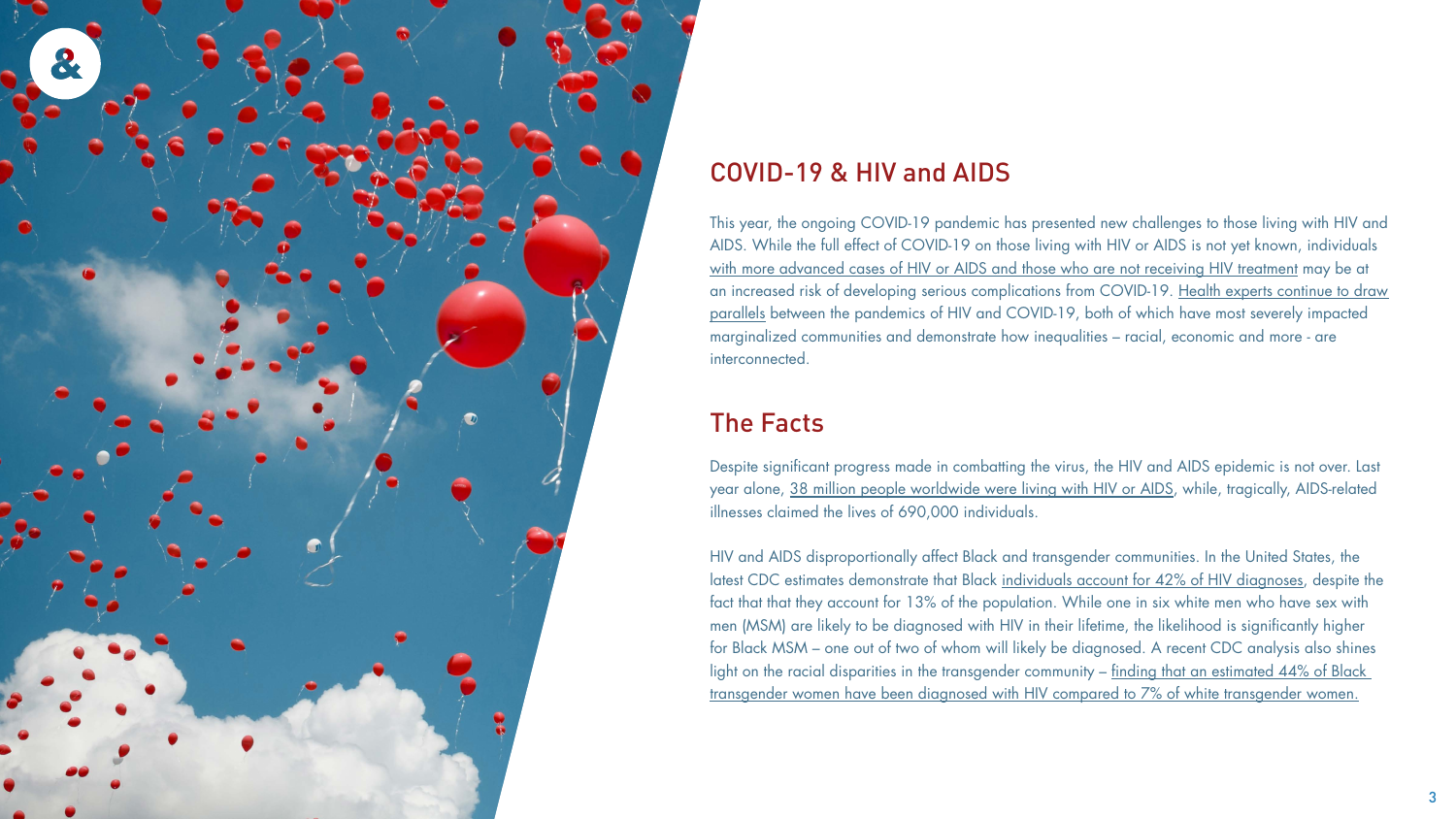![](_page_3_Picture_5.jpeg)

![](_page_3_Picture_0.jpeg)

## The Facts (continued)

Within the United States, rates vary by region. The South has the highest rates of HIV diagnoses in the country and also made u[p more than half of new HIV cases in the latest CDC research.](https://www.cdc.gov/hiv/statistics/overview/geographicdistribution.html) According to the Williams Institute, [more new HIV infections among MSM c](https://williamsinstitute.law.ucla.edu/lgbtdivide/#/health)ome from the South more than any other region, while about half of transgender individuals diagnosed with HIV live in the South.

As the virus continues to persist, so too does the stigma that surrounds it. Negative attitudes, prejudice, [and discrimination](https://www.avert.org/professionals/hiv-social-issues/stigma-discrimination) are everyday realities for those living with HIV and AIDS. Many falsely believe that only certain groups of people can get HIV (such as sex workers or gay men) while others make moral judgements around HIV status, believing that immoral choices lead to the contraction of the virus. For [this reason, many of those living with HIV and AIDS face discrimination or prejudice](https://www.cdc.gov/hiv/basics/hiv-stigma/index.html) – such as being refused healthcare or shunned by those closest to them. This affects the emotional well-being of those living with HIV and can lead to feelings of despair, internalized stigma, and isolation. In many cases, the stigma can even prevent some individuals from preventing HIV transmission, getting tested, and seeking treatment.

This stigma makes clear the human and emotional impact of HIV and AIDS, as well as the continued importance of raising awareness, educating others, and fighting for greater support of the community.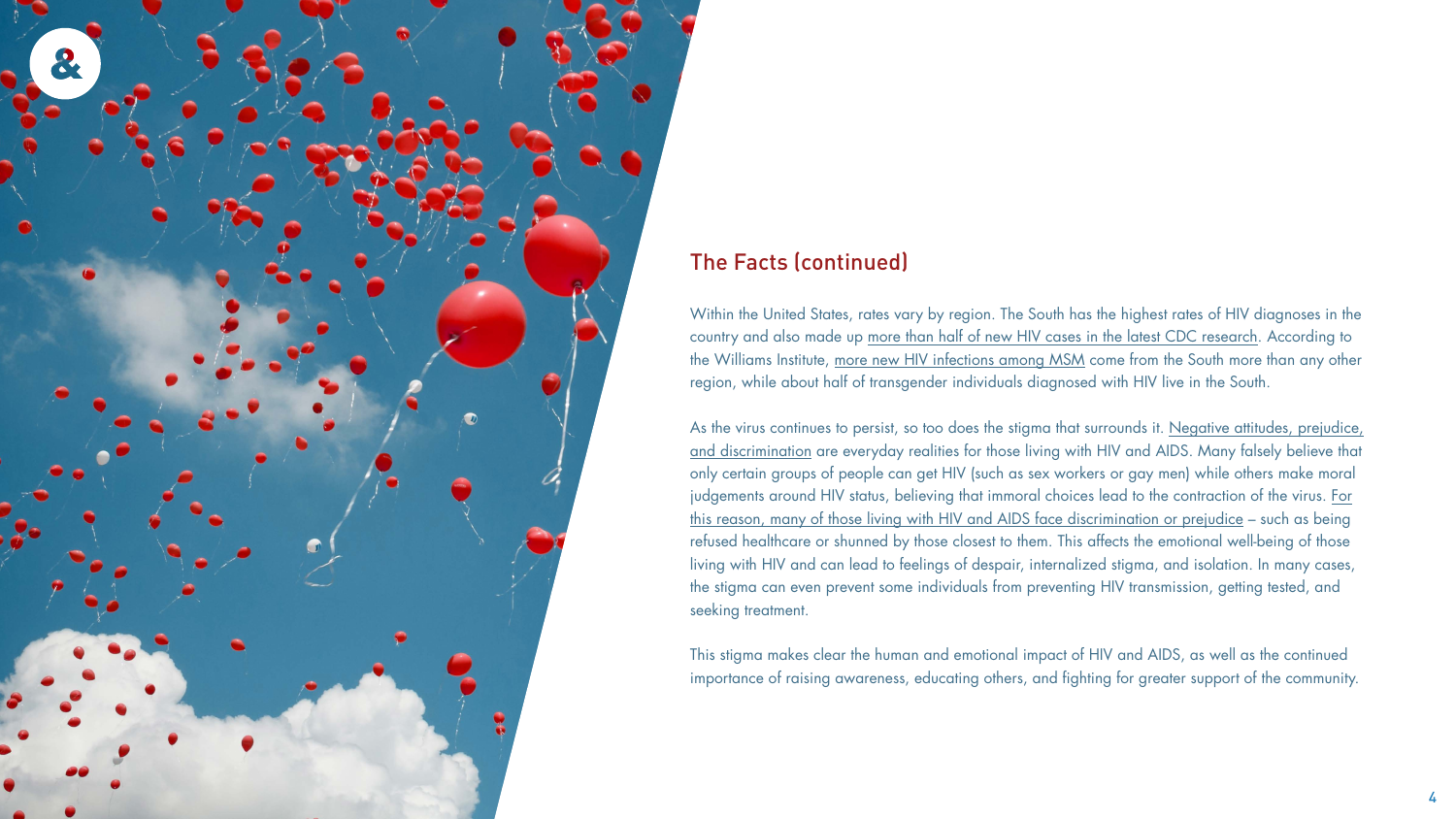5

While shorthanded references to "HIV/AIDS" are common, it is important in both official messaging and informal conversations to distinguish between human immunodeficiency virus (HIV) and acquired immunodeficiency syndrome (AIDS). Because of the development and wider availability of antiviral treatments, most people in the United States living with HIV will not develop AIDS. Many members of today's workforce were exposed to headlines and conversations about deaths related to AIDS as their first entrée into the subject. It is therefore imperative to recognize today's reality that millions of people are living with HIV and to not reaffirm outdated fears or stereotypes implying otherwise.

In framing messages, employers should take care to separate HIV and AIDS by using phrases such as the following:

*"We offer the following benefits and support for those living with HIV…"*

*"On this World AIDS Day, we remember those lost to AIDS-related illnesses and we reaffirm our support for all those living with HIV or AIDS around the world today…"*

*"For inquiries related to HIV and AIDS-related EAP support, please contact HR…"*

![](_page_4_Picture_0.jpeg)

## Five ways employers can engage year-round to support those living with, and affected by, HIV and AIDS

### **1. Use Accurate Language: HIV is Not AIDS**

Acknowledging the distinction between HIV and AIDS is not simply a superficial language tweak, but a meaningful statement demonstrating an employer or individual's understanding of the lived realities for millions of people today.

![](_page_4_Figure_9.jpeg)

![](_page_4_Picture_13.jpeg)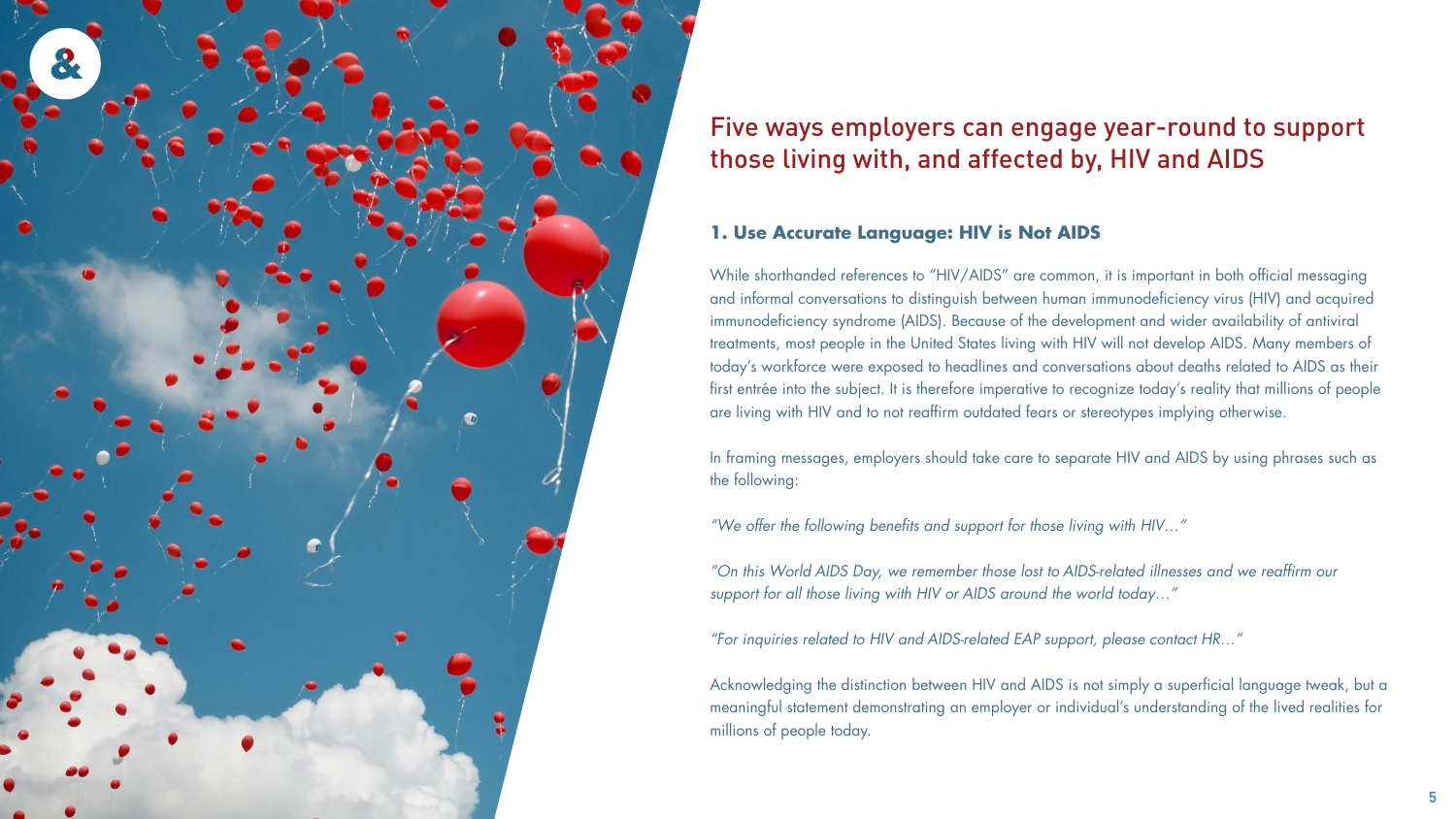![](_page_5_Picture_12.jpeg)

Employers play a crucial role in providing healthcare coverage for those living with HIV and AIDS and more broadly in helping to achieve an HIV-free generation. Antiretroviral therapy is part of a standard treatment plan for people living with HIV, [according to the National Institutes of Health, a](https://aidsinfo.nih.gov/understanding-hiv-aids/fact-sheets/21/51/hiv-treatment--the-basics)nd employers should ensure best-in-class in-network providers as well as EAP support that is culturally competent.

Increasingly, employers are ensuring that employees and covered dependents can access pre-exposure prophylaxis (PrEP) to effectively prevent the transmission of HIV. They can also work with their insurers to assess network coverage and healthcare professionals with appropriate cultural competence to administer and monitor patients on PrEP. Spotlighting these benefits during open enrollment alongside other notable features of plan offerings is both practical and an important signifier of how comprehensively an employer views the evolving needs of its workforce.

Lambda Legal provides a helpful [primer](https://www.lambdalegal.org/know-your-rights/article/hiv-health-insurance) for individuals on HIV and Health Insurance.

![](_page_5_Figure_5.jpeg)

![](_page_5_Picture_0.jpeg)

## **2. Be Part of the Solution: Employer-Provided Health Insurance**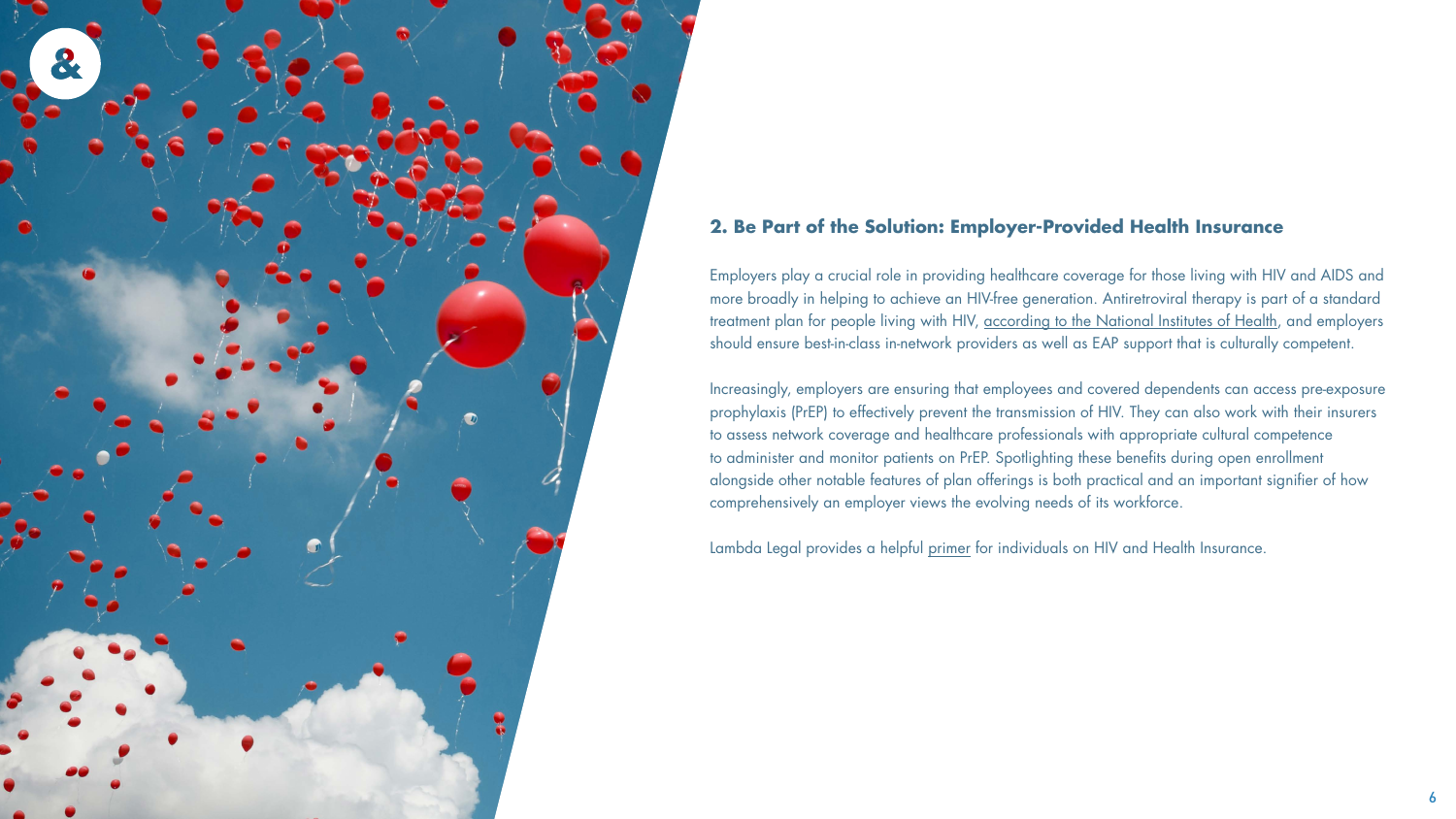![](_page_6_Picture_14.jpeg)

According to the [US Department of Justice's Civil Rights Division resource,](https://www.ada.gov/hiv/) the federal Americans with Disabilities Act (ADA) – which grants civil rights protections to individuals with disabilities similar to those provided on the basis of race, color, sex, national origin, age, and religion – includes protections for individuals living with HIV and AIDS. It also guarantees equal opportunity for these individuals in public accommodations, employment, transportation, state and local government services, and telecommunications.

Persons who are discriminated against because they are thought to be HIV-positive are also protected. For example, the ADA would protect a person who is denied an occupational license or job on the basis of a rumor or assumption that the individual has HIV or AIDS, even if that is not true.

A best practice for employers is to periodically review and refresh trainings, educational materials, and employee handbooks – especially for hiring managers, customer/client-facing staff, and supervisors – to support consistent awareness of the federal protections afforded to all those living with HIV or AIDS and those assumed or rumored to be living with HIV or AIDS. Employers should also address any flourishing rumors about a client or employee's HIV status. It is never OK for public speculation about such health matters in the workplace.

![](_page_6_Figure_6.jpeg)

![](_page_6_Figure_7.jpeg)

![](_page_6_Figure_8.jpeg)

![](_page_6_Figure_9.jpeg)

![](_page_6_Picture_10.jpeg)

![](_page_6_Picture_11.jpeg)

![](_page_6_Picture_12.jpeg)

![](_page_6_Picture_13.jpeg)

![](_page_6_Picture_0.jpeg)

![](_page_6_Picture_1.jpeg)

### **3. Understand Legal Protections for HIV and AIDS-affected Workers in the United States**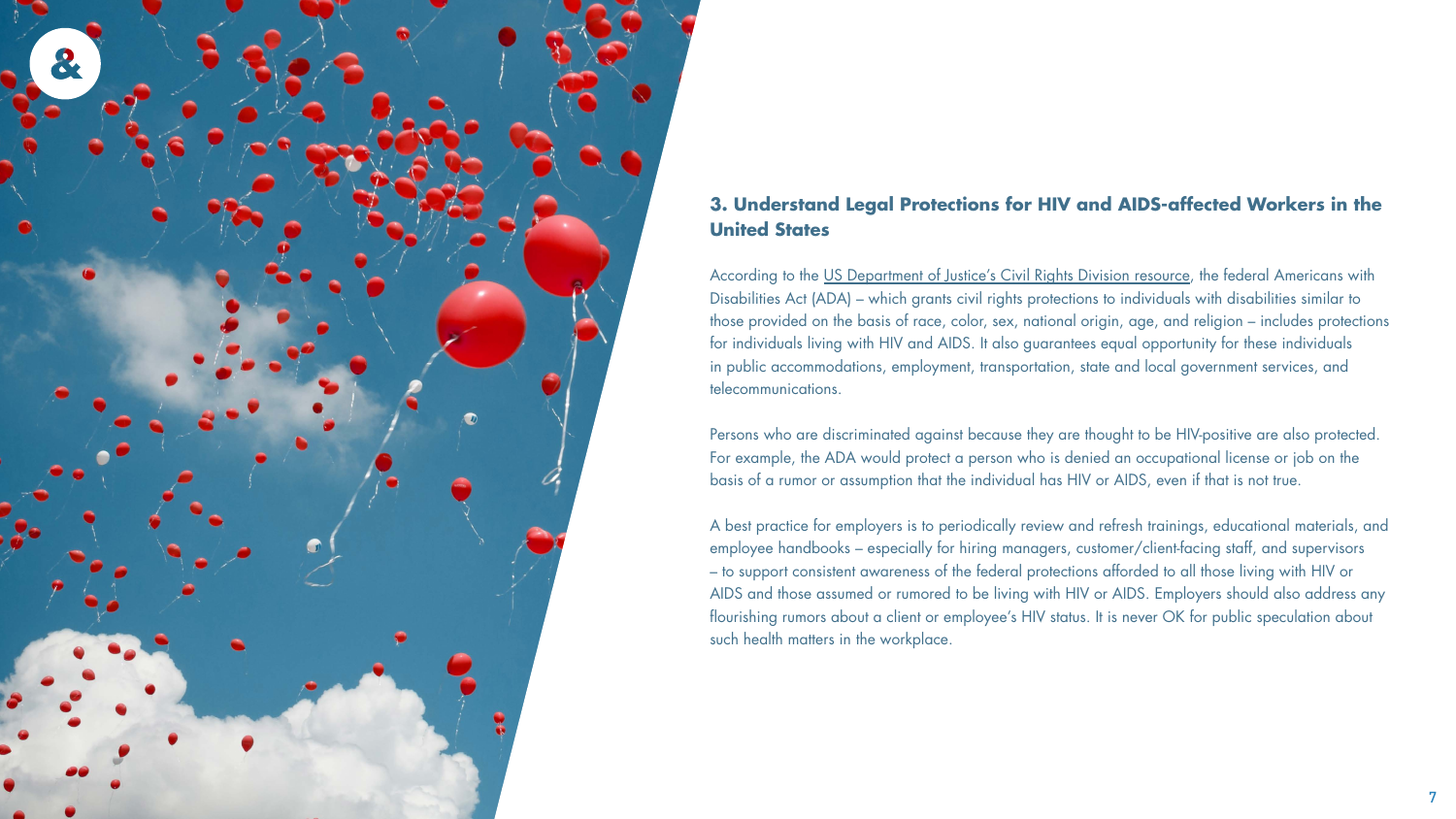![](_page_7_Picture_17.jpeg)

- 1. HIV testing required for work permits.
- 2. HIV testing required for study permits.
- 3. HIV testing or disclosure required for certain permits or entry less than 90 days.
- 4. HIV testing required for residency permits (for stays longer than 90 days).
- 5. Prohibit entry and stay for less than 90 days on the basis of HIV status.
- 6. Residency permits denied (for stays longer than 90 days) on the basis of HIV status.
- 7. Non-nationals living with HIV are deported on the basis of their HIV status.

Global employers should ensure that employees are given appropriate contacts – typically within HR – to confidentially discuss any concerns or questions about their, or their family member's, HIV or AIDS status in relation to temporary assignment, short-term business trips, or indefinite long-term relocation. Managers should proactively note resources available as part of any relocation or travel assignments and ensure that one's concerns or questions about travel to countries with restrictions do not negatively affect an employee's career. Global employers may also decide to move employees who wish to leave their home countries because of punitive HIV and AIDS laws, just as they would for other employee mobility considerations.

![](_page_7_Picture_0.jpeg)

![](_page_7_Picture_1.jpeg)

### **4. Support Employees in Travel and Relocation**

An ever-global mobile workforce demands supportive infrastructure for employees and/or their family members who are HIV positive.\* According t[o UNAIDS,](https://www.unaids.org/sites/default/files/media_asset/hiv-related-travel-restrictions-explainer_en.pdf) around the world, 48 countries have HIVrelated travel restrictions, namely:

\*This information is updated as of December 2020. Many countries continue to have travel restrictions due to the ongoing COVID-19 pandemic. Employers may consider providing additional resources to employees living in countries with COVID-19 related restrictions to ensure that those living with HIV or AIDS maintain access to critical services without disruption.

![](_page_7_Figure_13.jpeg)

![](_page_7_Figure_14.jpeg)

![](_page_7_Picture_15.jpeg)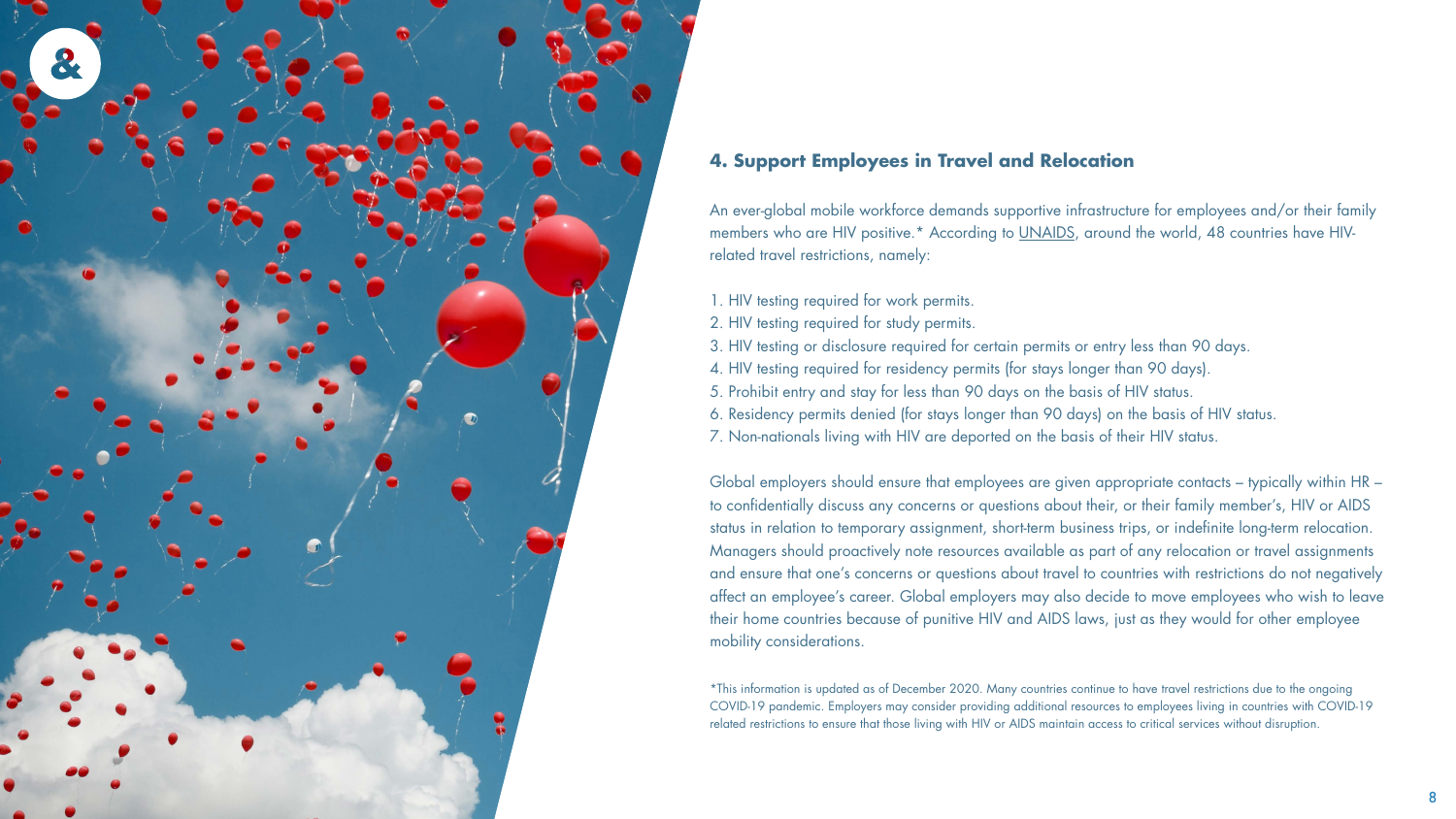![](_page_8_Picture_16.jpeg)

The first patient of the AIDS epidemic was identified in 1981 – which with today's workforce may very well predate some of your company or organization's key employee resource group leaders' consciousness. For others in your ERG, the AIDS epidemic may continue to be a defining part of adult life. World AIDS Day and, more broadly, HIV and AIDS-themed discussions and programming can present valuable opportunities for intergenerational dialogue on how HIV and AIDS has affected their lives and relationship to the broader LGBTQ community.

![](_page_8_Picture_0.jpeg)

### **5. Support LGBTQ Resource Groups in HIV and AIDS-Related Programming**

and Congressman John Lewis joined congressional leaders at The Library of Congress in a moving ceremony to announce the future of the AIDS Memorial Quilt and Archive Collection, prior to World AIDS Day. To view the event[, click here.](https://www.youtube.com/watch?v=hKl3PZzKgqs)

The following films and events are just a few examples of great centerpieces for programming when followed by panels of employees discussing their relationship to the content.

> Another example is the annual commemoration hosted by [The National](https://www.aidsmemorial.org/grove)  [AIDS Memorial Grove](https://www.aidsmemorial.org/grove) every year on World AIDS Day. Because of the ongoing COVID-19 pandemic, the organization will host this event virtually this year. The event is free and features keynotes from Dr. Anthony S. Fauci, Director of the National Institute of Allergy and Infectious Diseases, and Dr. David D. Ho, Director of the Aaron Diamond AIDS Research Center at Columbia University. To learn more, [click here.](https://www.aidsmemorial.org/wad2020)

![](_page_8_Figure_15.jpeg)

- *• [We Were Here \(film\)](https://wewereherefilm.com/)*
- *• [The Surviving Voices Project \(miniseries\)](https://www.aidsmemorial.org/surviving-voices)*
- *• [The AIDS Memorial Quilt \(event and resource\)](https://www.aidsmemorial.org/quilt)*
- *• [Angels in America \(miniseries\)](https://www.hbo.com/angels-in-america)*
- *[Rent \(film\)](https://www.imdb.com/title/tt0294870/)*
- *[Philadelphia \(film\)](https://www.youtube.com/watch?v=LBP8QDlm6OA)*
- *[Last Men Standing \(film\)](https://projects.sfchronicle.com/2016/living-with-aids/documentary/)*
- *• [How to Survive a Plague \(film\)](https://surviveaplague.com/trailer)*

In addition, programming might entail taking part in community and national events that bring communities together in the fight against HIV/ AIDS and memorialize the lives lost to the epidemic. For instance, last year, Speaker Nancy Pelosi, Congresswoman Barbara Lee,